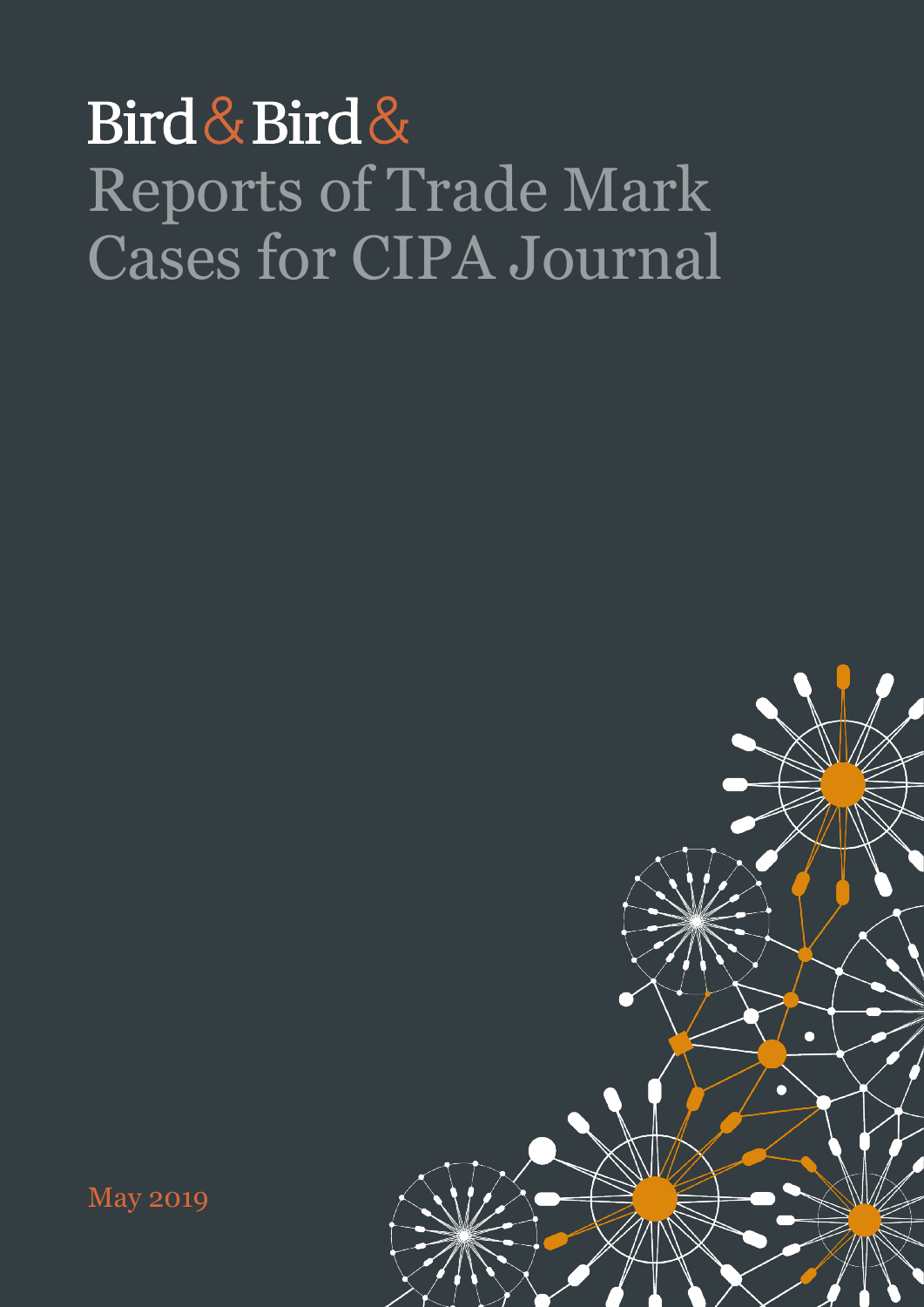## Trade mark decisions

## Decisions of the General Court (GC) and Court of Justice (CJ)

| Ref no.                                                                                                                         | Application (and where applicable, earlier<br>mark)                                                                                                                                                                                                                                                                | Comment                                                                                                                                                                                                                                                                                                                                                                                                                                                                                                                                                                                                                                                                                                                                                                                                                                           |
|---------------------------------------------------------------------------------------------------------------------------------|--------------------------------------------------------------------------------------------------------------------------------------------------------------------------------------------------------------------------------------------------------------------------------------------------------------------|---------------------------------------------------------------------------------------------------------------------------------------------------------------------------------------------------------------------------------------------------------------------------------------------------------------------------------------------------------------------------------------------------------------------------------------------------------------------------------------------------------------------------------------------------------------------------------------------------------------------------------------------------------------------------------------------------------------------------------------------------------------------------------------------------------------------------------------------------|
| GC<br>$T - 555/18$<br>Medrobotics Corp.<br>$v$ EUIPO<br>3 April 2019<br>Reg 2017/1001<br><b>Reported by:</b><br>William Wortley | <b>See More. Reach More. Treat More</b><br>medical devices, namely, surgical<br>devices for diagnostic and surgical<br>use; articulated arms for medical<br>diagnostic and surgical use; probes<br>used concurrently therewith for<br>medical purposes with one or more<br>positionable tools coupled thereto (10) | The GC upheld the BoA's decision that<br>the mark was descriptive pursuant to Art<br>$7(1)(b)$ .<br>It was undisputed that the goods<br>covered by the mark were intended for a<br>professional public, made up of English-<br>speaking consumers within the EU. The<br>BoA was correct in its assessment that,<br>having regard to the fact that the mark<br>was an ordinary advertising message,<br>the level of attention of that public<br>would be relatively low.<br>The GC further agreed with the BoA that<br>the relevant public would perceive the<br>mark as a promotional slogan with<br>laudatory meaning as to the function of                                                                                                                                                                                                      |
|                                                                                                                                 |                                                                                                                                                                                                                                                                                                                    | the goods.<br>The GC found that the mark lacked any<br>unusual syntax or grammar from an<br>English language perspective.<br>Furthermore, the GC stated that the<br>combination of concise formulations and<br>repetition is commonly used in<br>advertising. The mark therefore lacked<br>any striking features which would make<br>it easier for the relevant public to<br>remember it.                                                                                                                                                                                                                                                                                                                                                                                                                                                         |
| Ref no.                                                                                                                         | Application (and where applicable, earlier<br>mark)                                                                                                                                                                                                                                                                | Comment                                                                                                                                                                                                                                                                                                                                                                                                                                                                                                                                                                                                                                                                                                                                                                                                                                           |
| GC<br>$T-463/18$<br>Novartis AG v<br><b>EUIPO</b><br>12 March 2019<br>Reg 2017/1001<br><b>Reported by:</b><br>Katie Tyndall     | <b>SMARTSURFACE</b><br>- contact lenses (9)                                                                                                                                                                                                                                                                        | The GC upheld the BoA's decision that<br>the mark lacked distinctive character<br>and was descriptive pursuant to Arts<br>$7(1)(b)$ and $7(1)(c)$ .<br>The BoA was correct in its assessment<br>that the relevant public was English<br>speaking and would perceive<br>instinctively without any interpretive<br>effort that, in the context of contact<br>lenses, the mark referred to the surface<br>of the contact lens having sophisticated<br>characteristics and was descriptive.<br>The GC found that the mark merely<br>conveyed information signifying an<br>essential feature of the contact lens in<br>question. The mark was a simple<br>juxtaposition of two commonly used<br>English words, and was not creative or a<br>play on words. As such, it was devoid of<br>distinctive character within the meaning<br>of Art $7(1)(b)$ . |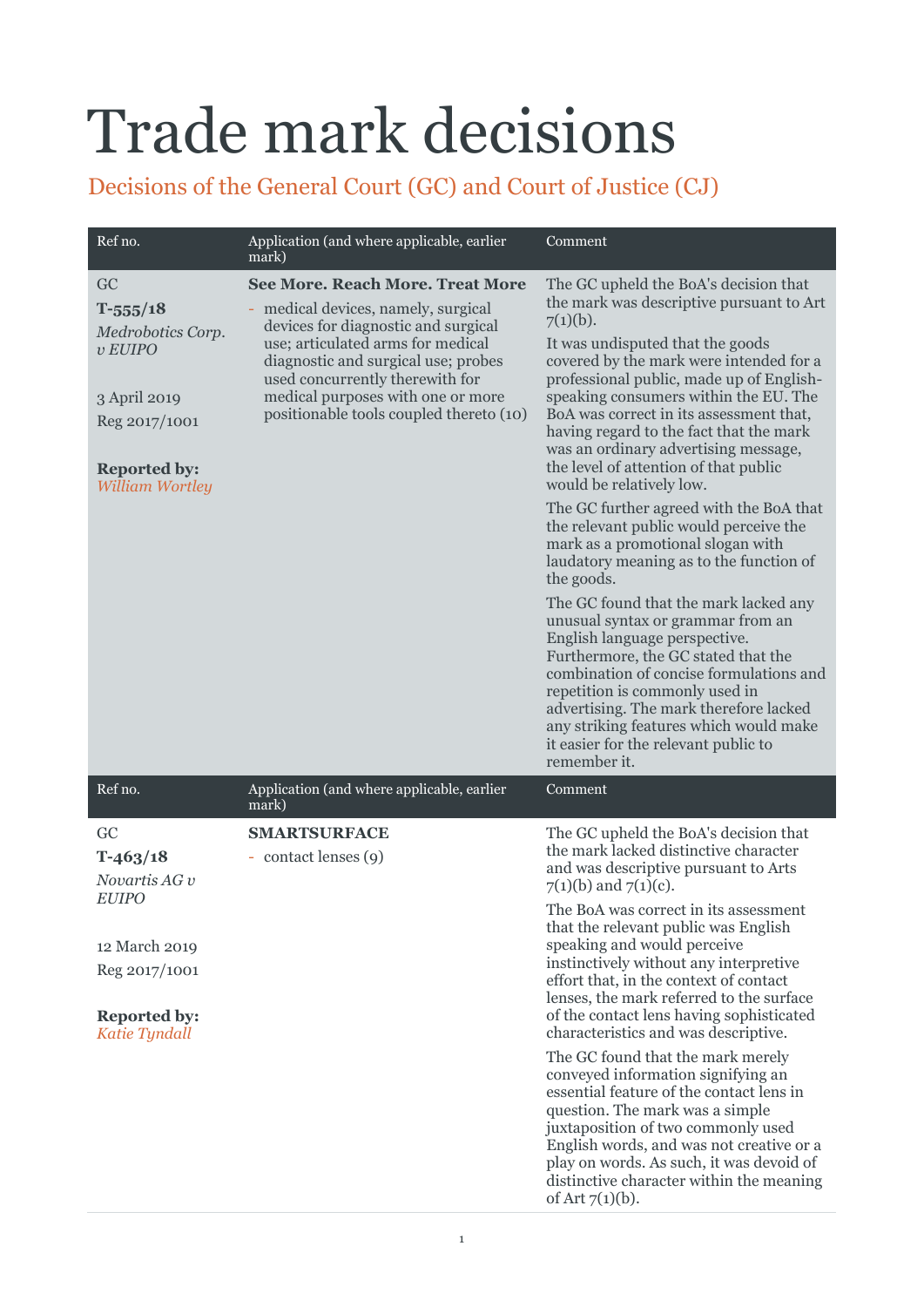#### Ref no. **Application** (and where applicable, earlier

#### GC

#### **T-34/18**

*Giove Gas Srl v EUIPO; Compagnie des gaz de pétrole Primagaz*

### 14 February 2019

Reg 2017/1001

#### **Reported by:** *Aaron Hetherington*



- regulating and safety accessories for water and gas installations; food and beverage cooking, heating, cooling and treatment equipment; heating, ventilating, and air conditioning and purification equipment (ambient); refrigerating and freezing equipment; burners, boilers and heaters; flues and installations for conveying exhaust gases; lighting and lighting reflectors (11)

#### **CALOON**

mark)

- apparatus for lighting, heating, steam generating, cooking, refrigerating, drying, ventilating, water supply and sanitary purposes; air conditioning apparatus and installations; freezers; pocket searchlights; coffee machines, electric; cookers; lighting apparatus for vehicles; heating or air conditioning installations for vehicles; air and water purifying apparatus and machines; sterilisers (11)

#### Comment

The GC upheld the BoA's decision that there was a likelihood of confusion between the marks pursuant to Art 8(1)(b).

Giove submitted that it only intended to market pellet stoves under the mark, unlike Primagaz, such that there would be no likelihood of confusion. The GC held that marketing intentions were irrelevant, and the comparison was thus based solely on the list of goods in the application.

The stylisation of the applied for mark was not enough to preclude visual similarity since KALON was the dominant element due to its size, and most of the letters were the same as the earlier mark.

The marks were phonetically identical. The 'OO' and 'O' elements would have been pronounced the same by the German speaking public.

Due to these similarities and identity of the goods, there was a likelihood of confusion.

#### **(EUTM)**

mark)

#### Ref no. **Application** (and where applicable, earlier

### GC

**T-63/18** *Torro Entertainment Ltd v EUIPO; Grupo Osborne, SA*

14 February 2019 Reg 2017/1001

#### **Reported by:** *Daniel Anti*



### **ME**<T IN STYLE

business analysis; research and information services; advertising, marketing and promotional services; business assistance, management and administrative services (35)

- providing temporary accommodation; services for providing food and drink (43)

#### **TORO**

advertising services; management of business affairs; commercial

#### The GC upheld the BoA's decision that there was a likelihood of confusion between the marks under Art 8(1)(b) and that the BoA did not breach its duty

of care under Arts 94 and 95.

Comment

It was noted that the BoA did not err in deciding to assess the likelihood of confusion having regard to the Englishspeaking public.

The BoA was also correct in finding the term 'TORRO' was sufficiently important to be regarded as the dominant element of the mark and that there was phonetic and visual similarity between the marks.

The GC further held that the BoA's statement of reasons in the contested decision was adequate. As such the applicant failed to establish that the BoA disregarded its duty of care.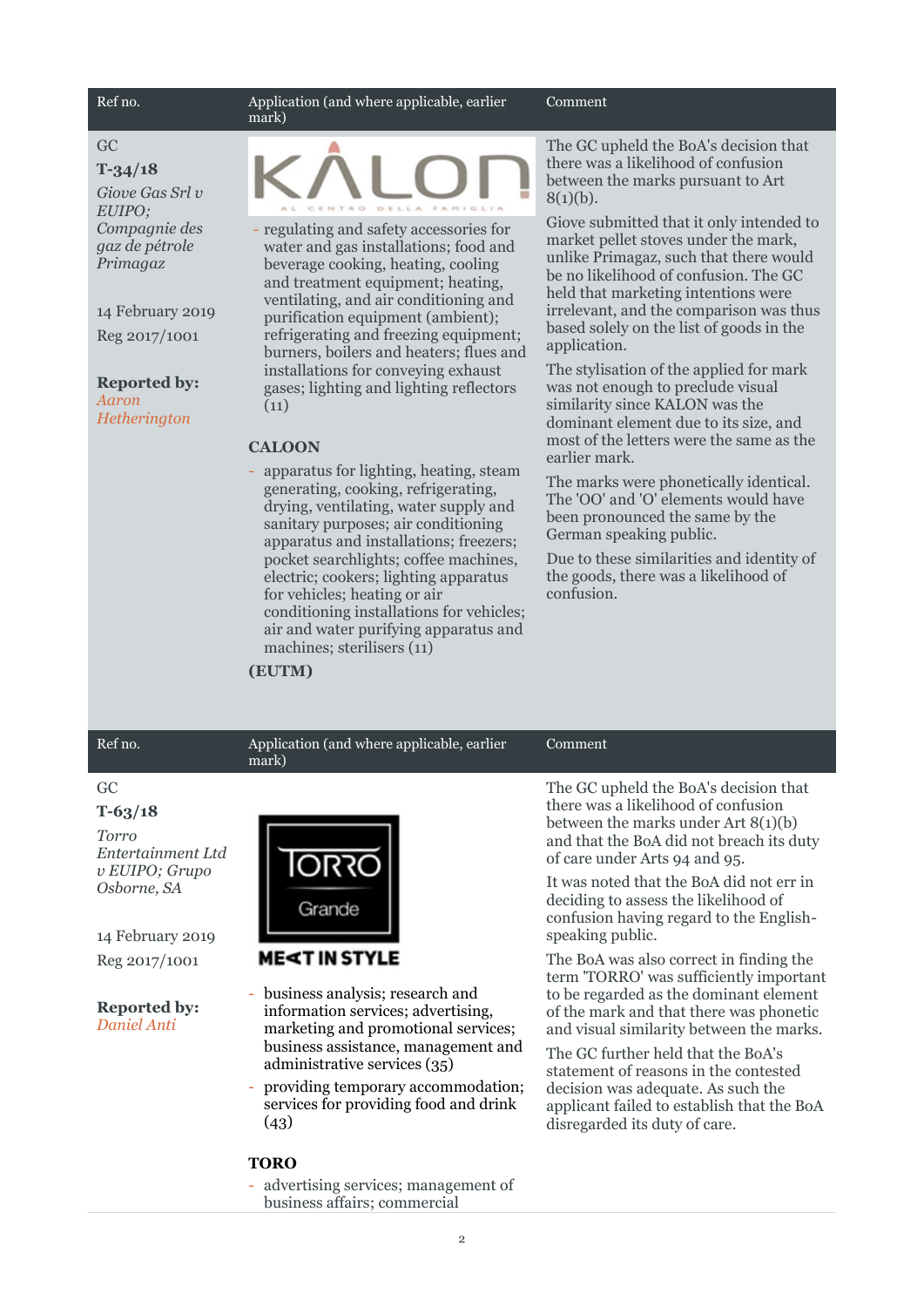administration; office work; retailing of food and drink (35)

#### **TORO**

- services for providing food and drink; temporary accommodation services  $(43)$ 

#### **(EUTMs)**

#### Ref no. Application (and where applicable, earlier

#### GC

#### **T-477/18**

*Užstato sistemos administratorius VŠĮ ("USAVSI") v EUIPO; DPG Deutsche Pfandsystem GmbH ("DPG")*

11 April 2019 Reg 2017/1001

#### **Reported by:**  *Robert Milligan*



- various services in classes 35, 40 and 42 including waste management services and recycling



- various services in classes 35, 40 and 42 including recycling of waste and rubbish

**(EUTM)**

mark)

The GC upheld the BoA's decision that a likelihood of confusion under Art 8(1)(b) could not be excluded on the basis that the earlier mark had weak distinctive character.

The GC held that the marks contained symbols recognised throughout the EU to denote recycling. The BoA was therefore correct in finding the marks had weak distinctive character.

The GC agreed with the BoA that a likelihood of confusion could not be precluded on the basis that the earlier mark has weak distinctive character; for a finding of likelihood of confusion consideration must be had of all relevant factors in a global assessment.

On a comparison of signs, the GC affirmed the BoA's decision that the marks were visually and conceptually similar to an average degree.

The GC affirmed the BoA's decision to refer the opposition back to the Opposition Division to undertake a comparison of the services.

Comment

Comment

The CJ upheld the GC's earlier decision that there was no likelihood of confusion between the marks under Art 8(1)(b) and there was no infringement of Art  $8(5)$ .

The CJ confirmed that it was possible to conclude that there was similarity between signs without assessing whether the element common to the signs at issue was dominant or negligible. It was the overall impression of the various elements making up the sign at issue which the court had to take into account.

Furthermore the CJ observed that the concept of similarity had the same meaning for the purposes of Art 8(1)(b) and Art 8(5). Therefore a finding of similarity under Art 8(1)(b) meant that that condition was automatically satisfied under Art 8(5).

## Ref no. **Application** (and where applicable, earlier

#### CJ

**C-505/17**

*Groupe Léa Nature SA v EUIPO; Debonair Trading Internacional Lda* 

28 February 2019 Reg 207/2009

#### **Reported by:**  *Alexander Mullins*



- cosmetic and cleaning products (3)
- organic clothes (25)

#### **SO…?**

- toiletries (3)

## **SO…?**

- clothing (25) **(EUTM and UK TM)**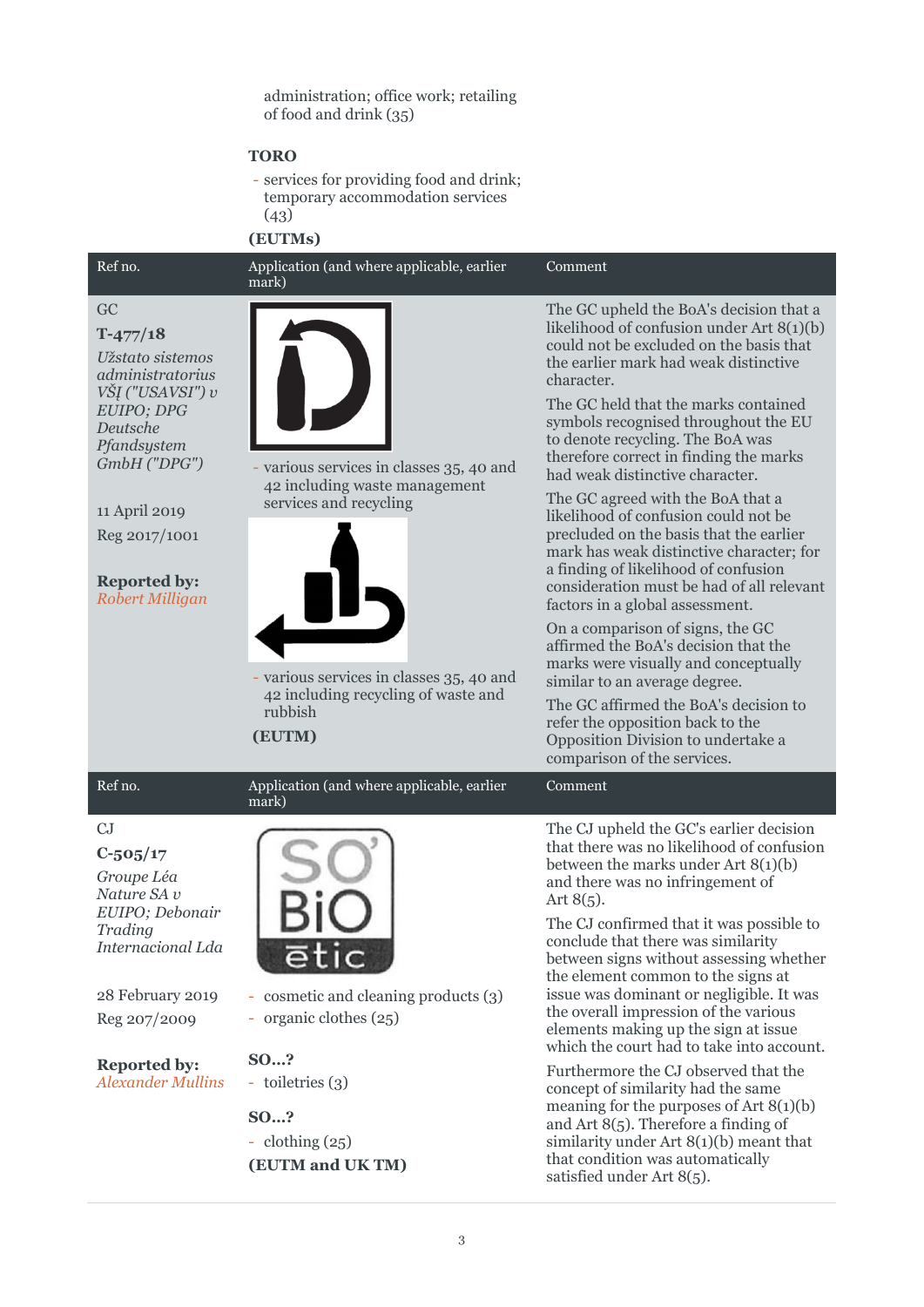#### GC

#### **T-799/16**

*Xiaomi Inc. v EUIPO, Dudingen Develops SL*

#### 12 March 2019

Reg 207/2009

## **Reported by:**

*Antonia Boyce*

#### Ref no. **Application** (and where applicable, earlier mark)



- electric cables; sheaths for electric cables; cable covers [conduits]; electrical power extension cords; enamelled electric wires; ignition cables; helmets for use in sports; plug adaptors (9)
- rucksacks; bags for climbers (18)



- computer monitors; hands-free kits for phones; loudspeakers; cabinets for loudspeakers; microphones; televisions; camcorders; headphones; DVD players; portable media players; cameras (9)
- radio broadcasting; mobile telephone services; local and long-distance telephone services; communications by telephone (38)

#### **(EUTM)**

Ref no. **Application** (and where applicable, earlier mark)

GC

**T-655/17**

*Industria de Diseño Textil, SA ("Inditex") v EUIPO; Zainab Ansell and Roger Ansell*

11 April 2019 Reg 207/2009

**Reported by:** *Francesca Rivers*



- various services relating to travel and tourism in Classes 39, 41 and 43

#### **ZARA**

- various goods and services in Classes 3, 9, 14, 16, 24, 25, 28, 37, 39, 40 and 42

#### **ZARA**

- various goods and services in Classes

#### Comment

The GC partially annulled the BoA's decision that there was no likelihood of confusion in respect of certain goods pursuant to Art  $8(1)(b)$ .

The GC held that the applicant was not justified in claiming that the goods designated by the earlier mark and the contested goods had the same nature. The GC further held that the BoA was correct to find that a similarity in distribution channels did not support a conclusion that there was a similarity between the goods themselves.

However, the GC held that the BoA was mistaken in finding that the relevant public would believe that the goods were manufactured by independent undertakings. In addition, the BoA was mistaken in finding no complementarity. It was apparent that the goods covered by the earlier mark were complimentary to goods falling within the contested goods e.g. DVD players needed electrical cables in order to function. Consequently, the decision of the BoA was annulled in relation to cables and plug adapters but dismissed as to the other goods in Class 9.

The BoA had failed to provide reasons for their rejection of Xiaomi's opposition with respect to the goods in Class 18. The decision was therefore vitiated by a failure to state reasons.

#### Comment

The GC partially annulled the BoA's decision that the mark be allowed to proceed to registration for services in Classes 39 and 43 despite the opposition under Arts  $8(1)(b)$  and  $8(5)$ .

The GC found the BoA had not correctly assessed the existence of a risk of injury to the earlier marks under Art 8(5) due to unfair advantage being taken of their distinctive character or reputation. It had failed to take due account of specific allegations made by Inditex regarding the risk of unfair advantage, including evidence of a current trend for marks in the fashion market to evolve towards adjacent markets. It had also failed to acknowledge and consider that the earlier marks had enhanced distinctiveness through use (*Intel* (C-252/07)). The BoA had thus erred in concluding that no such risk of injury had been shown. It was therefore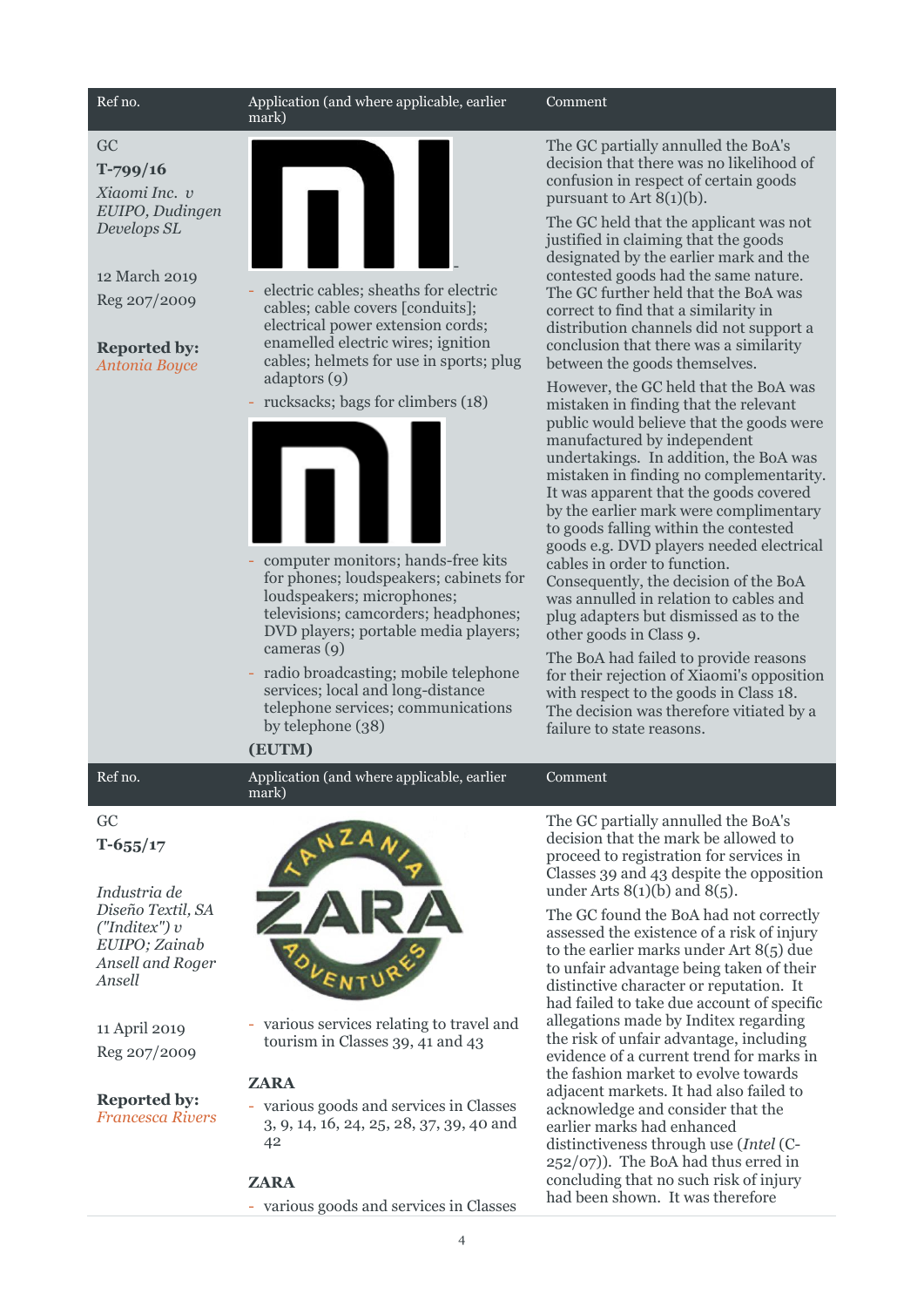| 1, 2, 4, 6-8, 10-13, 15, 17, 19-23, 26, 27,<br>34-36, 38 and 41<br>(EUTMs) | necessary to annul the BoA's resultant<br>decision to allow the mark applied for to<br>proceed to registration in respect of the<br>services in Classes 39 and 43.                                                                                                                                                                            |
|----------------------------------------------------------------------------|-----------------------------------------------------------------------------------------------------------------------------------------------------------------------------------------------------------------------------------------------------------------------------------------------------------------------------------------------|
|                                                                            | The GC rejected Inditex's further plea<br>that the application for the contested<br>mark be rejected. The BoA had not<br>adopted a position on this; therefore the<br>conditions for the GC to exercise its<br>power to alter decisions ( <i>Edwin v</i><br>OHIM, Case C-263/09 reported in CIPA<br>Journal, August 2011) were not satisfied. |

## **Shapes necessary to obtain a technical result**

#### *Pirelli Tyre SpA v EUIPO; The Yokohama Rubber Co. Ltd* **(GC (Seventh Chamber); T-447/16; 24.10.18)**

*In assessing whether a sign consisted exclusively of a shape which was necessary to obtain a technical result under Article 7(1)(e)(ii), the BoA could not take account of the use and function of a 2-D mark where these were not apparent from the graphic representation. Charlotte Peacock reports.*

Yokohama applied under Articles  $52(1)(a)$  and  $7(1)(e)(ii)$  for a declaration of invalidity in relation to Pirelli's figurative mark (see below) registered in relation to tyres, solid, semi-pneumatic and pneumatic tyres for vehicle wheels of all kinds in Class 12.



The Cancellation Division declared the mark invalid and the Board of Appeal upheld the decision. Pirelli appealed the decision.

The GC confirmed that Article  $7(1)(e)(ii)$  reflected the balancing of two considerations. The first was to ensure that undertakings did not indefinitely obtain exclusive rights relating to technical solutions. The second was to restrict the ground of refusal to marks which consisted 'exclusively' of the shape of goods 'necessary' to obtain a technical result, rather than refusing any shape mark with a functional characteristic.

The GC considered that Pirelli's 2-D mark resembled an inclined hockey stick rather than the shape of a tyre or a tyre tread. Furthermore, its use and function were not apparent from the graphic representation. The BoA was not entitled to go beyond that representation and qualify it 'as a representation of a tyre tread'. In doing so, it had wrongly added elements which did not form part of the mark. It did not matter that the applicant had described the mark as a 'tread pattern design'; an objective view had to be taken.

In principle, Article 7(1)(e)(ii) was applicable to marks consisting of the shape of part of a product, for example, in cases where the shape represented a quantitatively and qualitatively significant part. However, in this case, the mark represented a single groove on a tyre tread, constituting only a very limited part of a tyre tread, which was itself only one part of a tyre. Further, the evidence showed that it was the whole tread that performed the technical function and not the shape identical to the mark.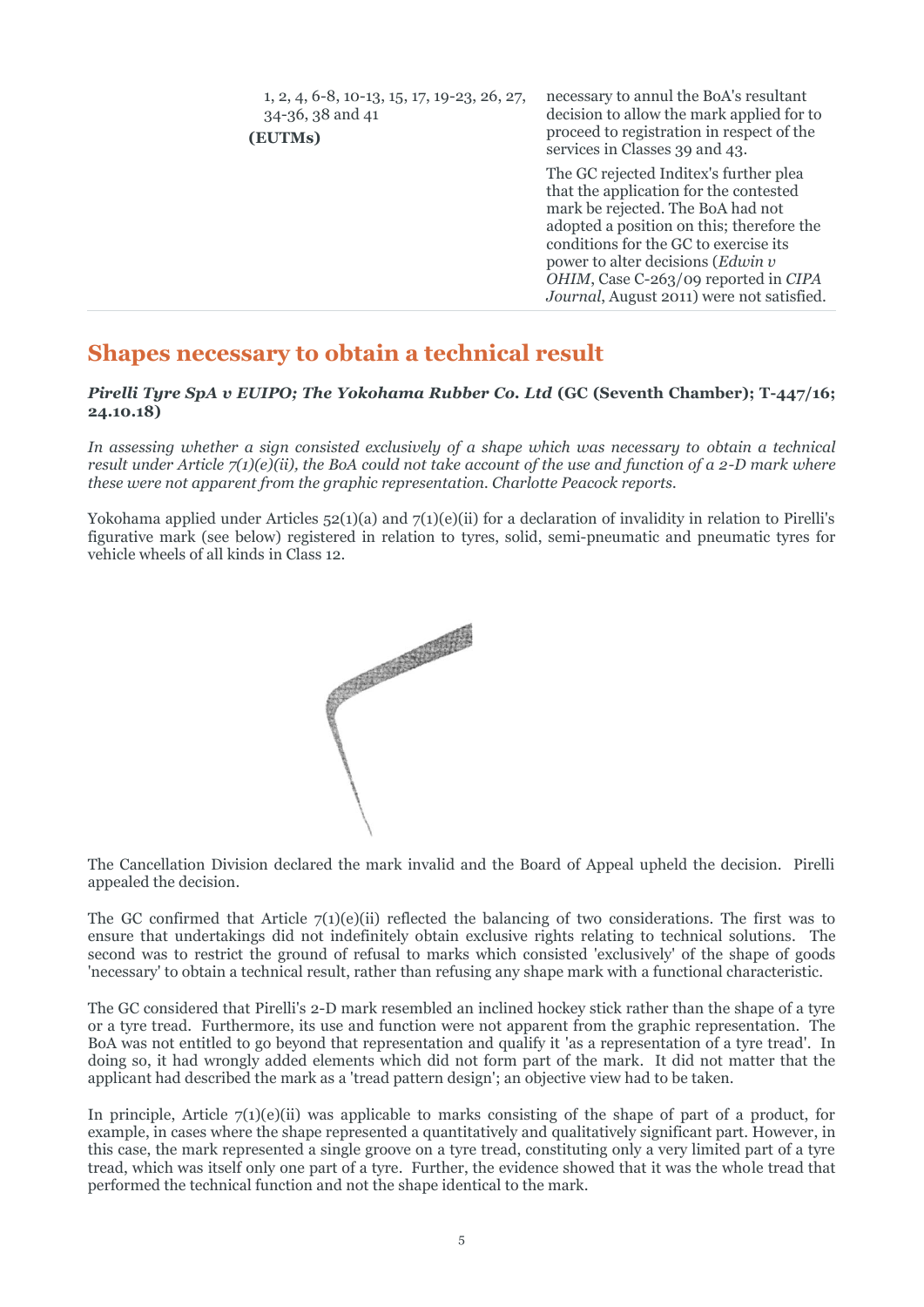It followed that the registration, the protection of which was limited to the shape which it represented, would not prevent the applicant's competitors from making and marketing tyres which incorporated an identical or similar shape when combined with other elements of a tyre tread as it would not be a necessary feature on a tyre tread in a manner enabling the mark to be identified.

The BoA was therefore wrong to find that the mark represented a tyre tread and that the mark consisted of the shape of the goods (namely, tyres).

Reporter's note: This decision is under appeal.

## **Establishing notification timelines**

#### *The Green Effort Ltd ('GE') v EUIPO, Fédération internationale de l'automobile* **(CJ (Sixth Chamber); C-282/18; 10.04.2019)**

*A trade mark owner could not appeal against the finding of the GC after missing the deadline for filing an appeal. The time limits for bringing an action and the circumstances governing purported notification were considered by the CJ. Megan Curzon reports.* 

GE appealed against the decision of the BoA revoking its mark, FORMULA E registered in Classes 25, 38 and 41, in its entirety for non-use. GE appealed the decision.

During the course of the proceedings, before the GC, it transpired that GE had filed its appeal out of time. The GC therefore dismissed the action as manifestly inadmissible.

GE appealed on the basis that the GC had wrongly calculated the time limits for bringing an action against the BoA's decision. GE submitted that Article 65(5) of Reg No 207/2009 which provided a two month deadline from the date of notification of the BoA's decision should be read in conjunction with Article 4(4) of the decision of the Executive Director of EUIPO in EX-13-2 dated 26 November 2013, which provided that notification was deemed to have taken place on the fifth calendar day following the date that a document was placed in the user's inbox. As a result, it was GE's position that the time limit should be extended by a further five days.

The CJ found that where no access to the document was requested before this five day limit, notification was deemed to have taken place on the fifth calendar day after being so placed, but this provision was without prejudice to accurately establishing the date of notification. The CJ held that it was common ground that the BoA's decision was downloaded by GE on the same day that it had been sent. Therefore, time started running from that date and the time limit had been correctly established by the GC. The appeal was dismissed in its entirety.

## **Parallel imports of medical devices**

#### *Dansac A/S & Hollister Inc. v Salts Healthcare Ltd & Ots\** (Birss J; [2019] EWHC 104 (Ch); **21.01.19)**

*Birss J struck out various parts of Hollister's case, disallowed certain amendments, but allowed other amendments to the Re-Amended Particular of Claim. In doing so, he considered the effect of the CJ's decision on the* BMS *criteria in* Junek v Lohmann & Rauscher *(Case C-642/26) (reported in CIPA Journal September 2018). Katharine Stephens reports*

The third defendant, Medik, parallel imported the claimant's ostomy bags and related products which were on sale elsewhere in the EEA into the UK. Some of the goods were relabelled – labels were stuck on the boxes, but the boxes were not opened – and some were "unrelabelled goods", in other words, the goods had been bought in the EEA and imported into the UK without any labels being stuck on them and without the boxes being opened.

The defendants contended that, in relation to the relabelled products, the case was just like that in *Junek* and Hollister's case should be struck out. In *Junek*, the parallel importer had simply stuck a label on the box and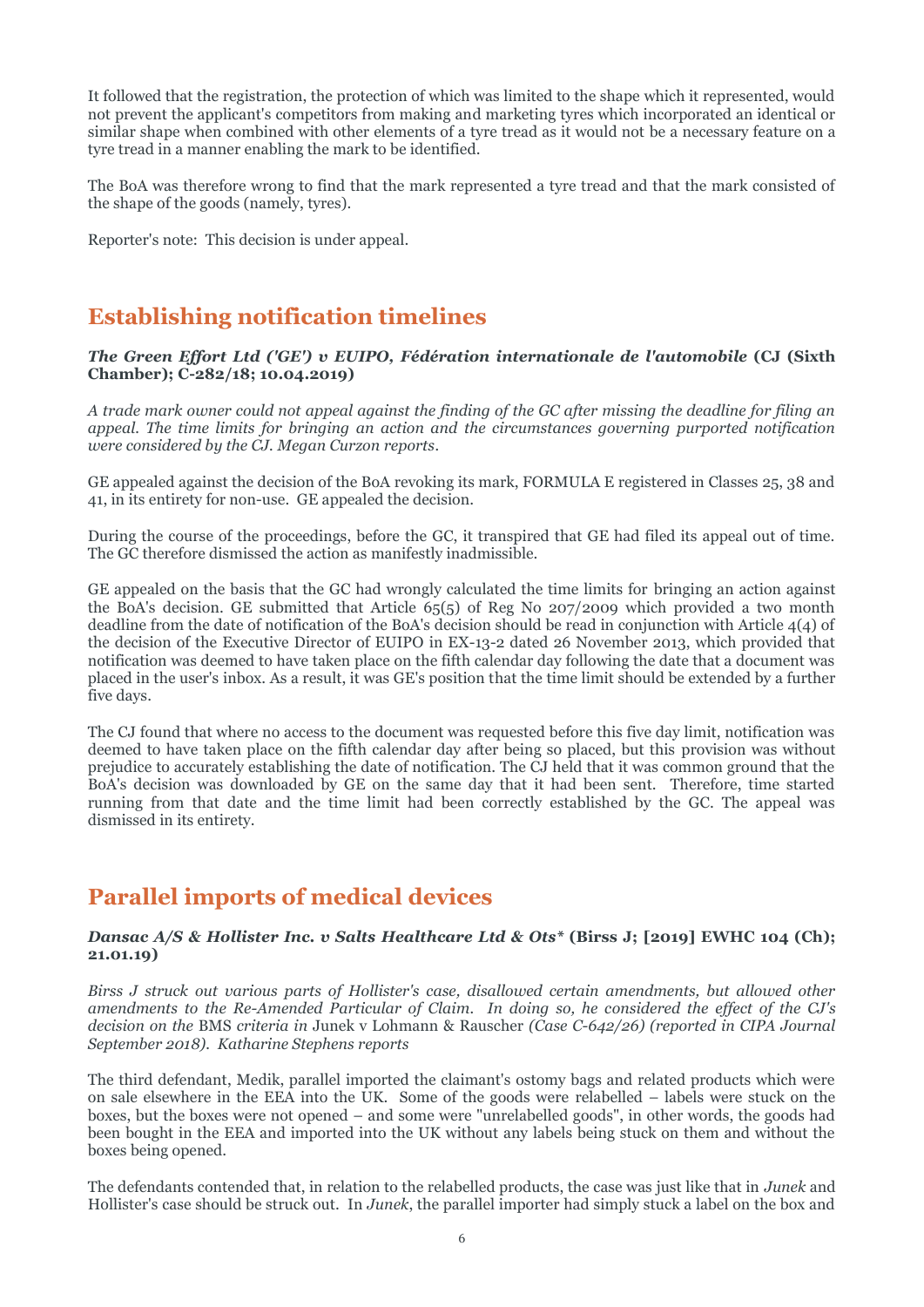not opened the box when importing medical devices from Austria to Germany. The label did not obscure the originator's label on the box. No notice was given (i.e. the 5<sup>th</sup> of the *BMS* criteria was not followed). The CJ held that the *BMS* criteria were not engaged at all and therefore it did not matter that no notice had been given.

The principle that Birss J derived from *Junek* was that, if there was no risk to the guarantee of origin, then there was no contravention of the *BMS* criteria. Therefore, if the box had not been opened and if the new label did not cover an existing label, then the new label might not put at risk the guarantee of origin. However, one still needed to look at the label in order to make a determination as to whether the new label gave rise to a risk of harming the guarantee of origin provided by the trade marks. If there was such a risk (note not a risk of *serious* harm following *L'Oréal v eBay* (Case C-324/09)), then the *BMS* criteria would apply and notice would have to be given.

Hollister had originally pleaded that, because no notice had been given, its trade mark was infringed. This pleading did not disclose an arguable case and was struck out. However, in stating that the new label included one of Hollister's own marks (and so differed from the facts in *Junek*), the amended pleading contained an issue that should be decided at trial, even though Birss J considered it likely to be unobjectionable.

In relation to the unrelabelled goods, Hollister objected to the parallel importation on the basis that their sale in the UK was an offence under consumer legislation, namely the Medical Device Regulation (SI 2002 No 618). The specific complaint related to the lack of English language version of the product information.

The case as had been originally pleaded on this point was struck out following the CJ's decision in *L'Oréal*  where it was held that the application of trade mark law was not affected by whether the sale of the goods was a criminal offence under national law. However, in its amended pleading, Hollister claimed that presence on the UK market of their ostomy products without information in English would be liable to damage their reputation and/or the reputation of their trade marks, in particular in the mind of patients who legitimately expected to have such information provided to them in English. This was allowed on the basis that the issues it raised should be dealt with at trial. As the judge noted, if the sale of the goods was a breach of consumer protection law then it was a short step to say that the specific reasons why that was the case were also damaging to the reputation. The damage was not because it was a criminal offence, but because the reasons why an offence was committed were themselves damaging.

## **Likelihood of indirect confusion between VIRGIN and VIRGINIC**

#### *Virgin Enterprises Ltd v Virginic LLC***\* (Arnold J; [2019] EWHC 672 (Ch); 22.03.2019)**

*Virgin's appeal from the decision of the Hearing Officer dismissing its opposition was allowed. Virgin's opposition to Virginic's application for VIRGINIC was therefore upheld. Hilary Atherton reports.*

Virgin opposed Virginic's application to register VIRGINIC in Class 3 under Section 5(2)(b) on the basis of its earlier EU and UK trade marks for VIRGIN in Class 3. It elected for a fast-track opposition, and accordingly neither party filed any evidence or requested a hearing and the Hearing Officer decided the case on the papers.

#### Inherent distinctiveness of the earlier VIRGIN marks

As the Hearing Officer had found that VIRGIN was arbitrary in relation to the goods in question, Arnold J concluded that it followed that it had a fairly high degree of inherent distinctive character, albeit not so high as would be the case if it were an invented word. The Hearing Officer had therefore erred in finding that the earlier marks had a "normal" degree of inherent distinctive character.

#### Conceptual similarity

Arnold J rejected Virgin's submission that the Hearing Officer's finding of medium conceptual similarity was inconsistent with his assessment that there was a high degree of visual and aural similarity. However, he went on to find that the Hearing Officer fell into error in failing to consider how the average consumer would perceive the –IC element in VIRGINIC. The Judge considered that the average consumer, having perceived the common VIRGIN- element, would go on to perceive –IC to be playing its usual role as a suffix (as in acid/acidic, atmosphere/atmospheric, hero/heroic, impressionist/ impressionistic, opportunist/opportunistic and symbol/symbolic). Therefore, the average consumer would perceive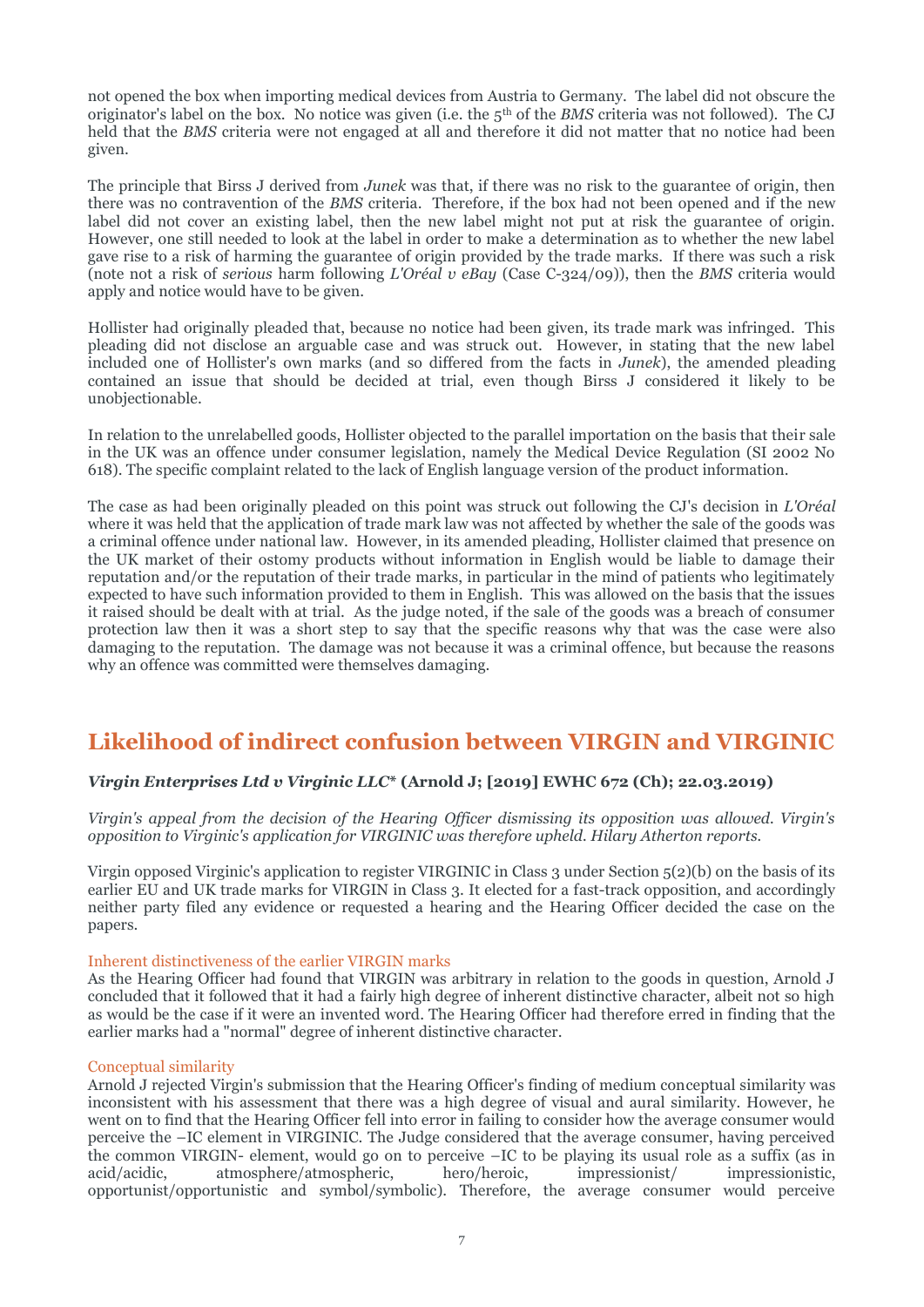VIRGINIC as a newly-minted adjective meaning of or pertaining to VIRGIN. It followed that there was a fairly high degree of conceptual similarity between the marks.

#### Independent distinctive role

The Judge rejected Virgin's submission that the Hearing Officer had failed to conclude that the VIRGIN element played an independent distinctive role in VIRGINIC in accordance with the decisions of the CJ) in *Medion AG v Thomson Sales Germany & Austria GmbH* (Case C-120/04) and *Bimbo SA v OHIM* (C-591/12). In Arnold J's judgment, the relevant principle set out in that line of cases did not apply because VIRGINIC was a not a composite mark consisting of two signs, one of which had a distinctive significance independent of the significance of the whole. As he had accepted (see above), the average consumer would perceive VIRGINIC as a newly-minted adjective. Thus it was not even a case where the meaning of one (separate) component was qualified by another (separate) component; rather it was a case of a single sign into which the VIRGIN- element has been subsumed to form a new, conceptually-related whole.

#### Likelihood of indirect confusion

The Hearing Officer was wrong to find no likelihood of indirect confusion merely because he had found that the word VIRGIN was not strikingly distinctive when applied to the goods at hand. In doing so, he had misapplied the guidance on indirect confusion given by Mr Iain Purvis QC sitting as the Appointed Person, in *L.A. Sugar Limited v By Back Beat Inc*, (O/375/10). Reassessing the likelihood of confusion, Arnold J held that the conclusions that the goods were identical, that the level of attention paid by the average consumer would be average, that the trade marks were visually and aurally similar to a high degree and conceptually similar to a fairly high degree and that the earlier VIRGIN marks were fairly highly distinctive, all pointed towards a likelihood of confusion. There was no challenge to the Hearing Officer's conclusion that direct confusion was not likely, but Arnold J concluded that indirect confusion was likely.

## **Opposition to trade mark application based on unregistered rights**

#### *Jaguar Land Rover Ltd v Twisted Automotive Ltd\** **(Rose J; [2018] EWHC 3536 (Ch); 20.12.2018)**

*Jaguar's appeal from the decision of the Registrar allowing Twisted's opposition to Jaguar's trade mark application was dismissed. Twisted would have succeeded in a passing off action against Jaguar at the date of application of the trade mark. Adeena Wells reports.*

Jaguar applied to register the mark 'LR' for a range of goods in Class 12 including motor land vehicles and related accessories and fittings as well as bicycles and scooters. Jaguar already owned the well-known and established marks 'Jaguar' and 'Land Rover' and the company was commonly referred to as Jaguar Land Rover or JLR. Twisted opposed Jaguar's application relying on Section 5(4)(a). Twisted submitted that it had been selling the same goods in Class 12 using the unregistered sign 'LR Motors' since November 2015 operating a company (as a division of Twisted) called LR Motors which sold second hand Land Rover Defender vehicles, parts and accessories. Twisted submitted that it had acquired goodwill under the sign and the use of the mark applied for by Jaguar would be a misrepresentation to the public amounting to passing off. The Hearing Officer held that Jaguar's application for 'LR' should be refused in relation to all goods with the exception of bicycles, scooters and related goods. Jaguar appealed.

Jaguar submitted that the Hearing Officer had failed to consider the unusual feature of the case, in that the letters 'LR' as used by LR Motors, referred to Land Rover, and as Twisted's customers would understand this to be the case, there was no misrepresentation. In so far as customers thought there was a connection between the initials 'LR' as used by Land Rover if the mark was registered and the initials used in 'LR Motors' that connection was not a misrepresentation but a true representation; the connection was that the cars and accessories being sold by both businesses were all made by Jaguar Land Rover. Rose J held that this submission was unfounded and not proven by any evidence. In fact, the undisputed evidence was that Jaguar had never used the 'LR' initials as a sign for their goods and therefore there was no basis for submitting that LR Motors customers would think that the 'LR' initials used by Land Rover (if they were) referred only to Jaguar Land Rover and were not connected with LR Motors.

Jaguar accepted that Twisted had built up goodwill in its sign. Twisted operated from a showroom in North Yorkshire, owned a domain name from which it sold its goods and was active on third party motor-related websites such as AutoTrader. Twisted operated several social media accounts, placed its goods on eBay, and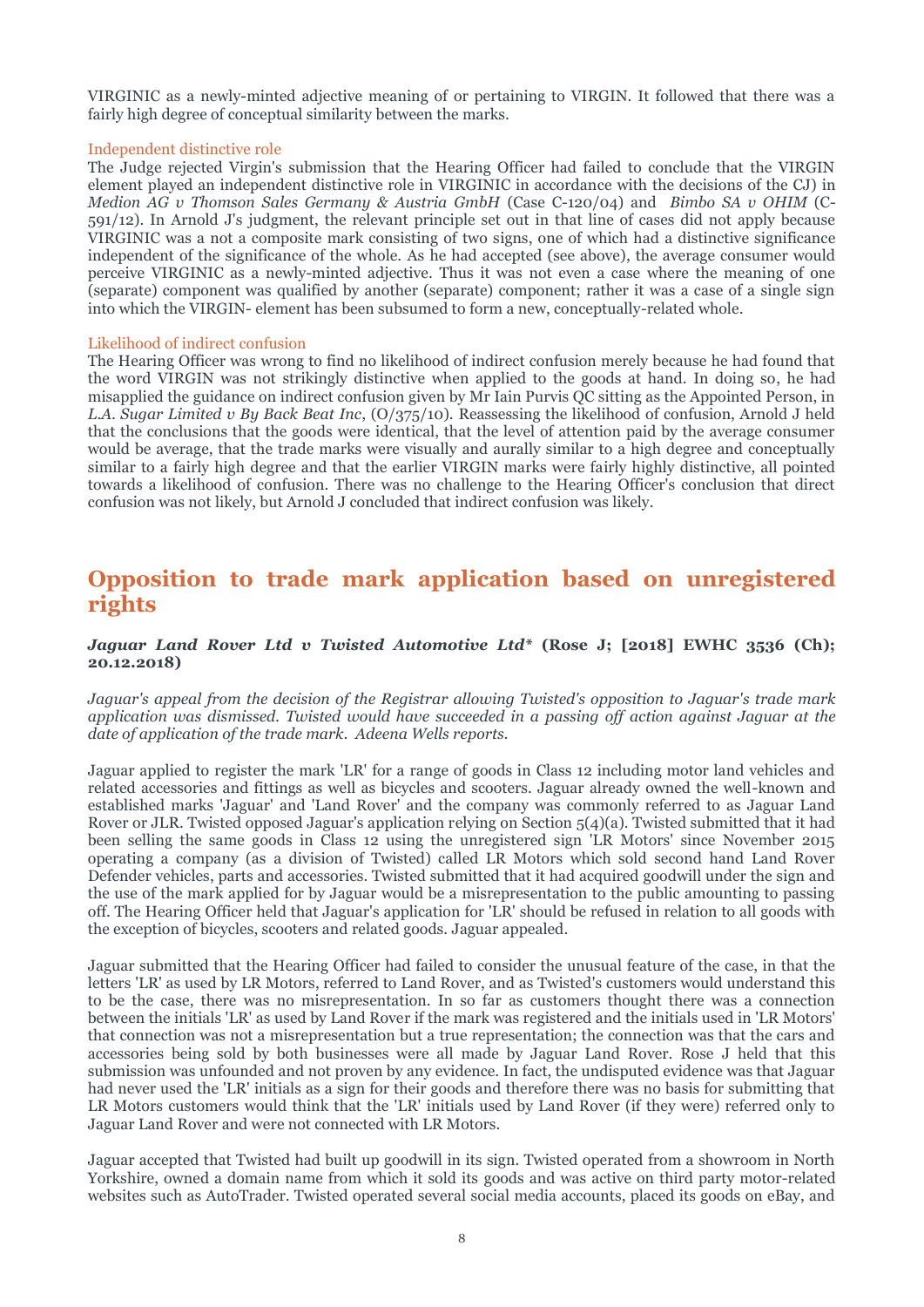specifically referred in its advertising and marketing materials to the fact that it is "really fanatical about the iconic Defender and have combined knowledge and experience in excess of 50 years". As to the question of the extent of Twisted's goodwill, although it only had one showroom, it operated an online business which did not geographically restrict the extent of their services. Therefore, given that Twisted's business was not localised, Rose J held that Twisted was not prevented from opposing the national use of the LR mark, if registered, by Jaguar.

Despite the distinction between the manufacture of the goods by Land Rover and the retail service provided by Twisted, there was sufficient overlap in the fields of activities in which both businesses wished to use the sign. There was reason for members of the public to assume that LR branded goods sold by Jaguar emanated from LR Motors as Twisted had established goodwill in the sign, there was no concurrent use by Land Rover, and there was sufficient overlap between LR Motors' activities and those of Jaguar.

The Hearing Officer had therefore been entitled to find that LR Motors would have succeeded in a passing off claim against Jaguar as at the filing date.

## **High Court provides guidance to IPO on bad faith applications**

#### *Trump International Ltd v DTTM Operations LLC\** **(Carr J; [2019] EWHC 769 (Ch); 29.03.19)**

*Trump International's appeal from the decision of the Hearing Officer upholding DTTM's opposition was dismissed. Trump International's trade mark application had been correctly refused for bad faith. The Comptroller intervened in this appeal seeking guidance on how the IPO should deal with applications for well-known trade marks with which the applicant had no apparent connection. Louise O'Hara reports.*

#### Facts

Trump International had applied to register TRUMP TV in respect of certain services in Classes 38 and 41 (the 'Application'). Trump International had no connection with Mr Donald Trump. DTTM held and administered trade mark registrations previously owned by Mr Trump and opposed the Application based on the following grounds: (i) it had been filed in bad faith pursuant to Section 3(6); (ii) it was similar to DTTM's earlier EU marks and registered in respect of goods and services that were identical or similar to the goods and services applied for and there was a likelihood of confusion pursuant to Section 5(2)(b); (iii) DTTM's earlier TRUMP mark had substantial reputation in relation to certain of the goods and services covered by the Application pursuant to Section 5(3); and (iv) DTTM had earlier unregistered rights in relation to the word mark TRUMP used throughout the UK since at least 2007 and that the use of the Application by Trump International would constitute passing off.

#### Evidence before the Registrar

DTTM provided evidence that (amongst other things):

- i. Trump International was incorporated the day after filing the Application;
- ii. Mr Gleissner was the sole director of Trump International and also the sole director of over 1000 UK companies, almost all of which were believed not to be trading;
- iii. Mr Gleissner, through the companies that he controlled, had been involved in numerous trade mark proceedings in the UK and elsewhere. Reference was made to a decision in *Sherlock Systems CV v Apple Inc* [2017] FSR 30 which concerned 68 applications by companies under the control of Mr Gleissner to revoke trade marks for non-use which were owned by Apple. It was held that the proceedings had been bought for an ulterior and improper purpose and should be struck out as an abuse of process with an order for off-scale costs in favour of Apple of £38,085.

The Hearing Officer referred to the decision of Mr Geoffrey Hobbs QC sitting as the Appointed Person in Decision O/036/18, which was analogous to the present case, and which set out the key questions (the *Alexander* questions) to determine whether an applicant had been acting in bad faith, namely:

- (1) What, in concrete terms, was the objective that the applicant had been accused of pursuing?
- (2) Was that an objective for the purposes of which the contested application could not properly be filed?
- (3) Was it established that the contested application was filed in pursuit of that objective?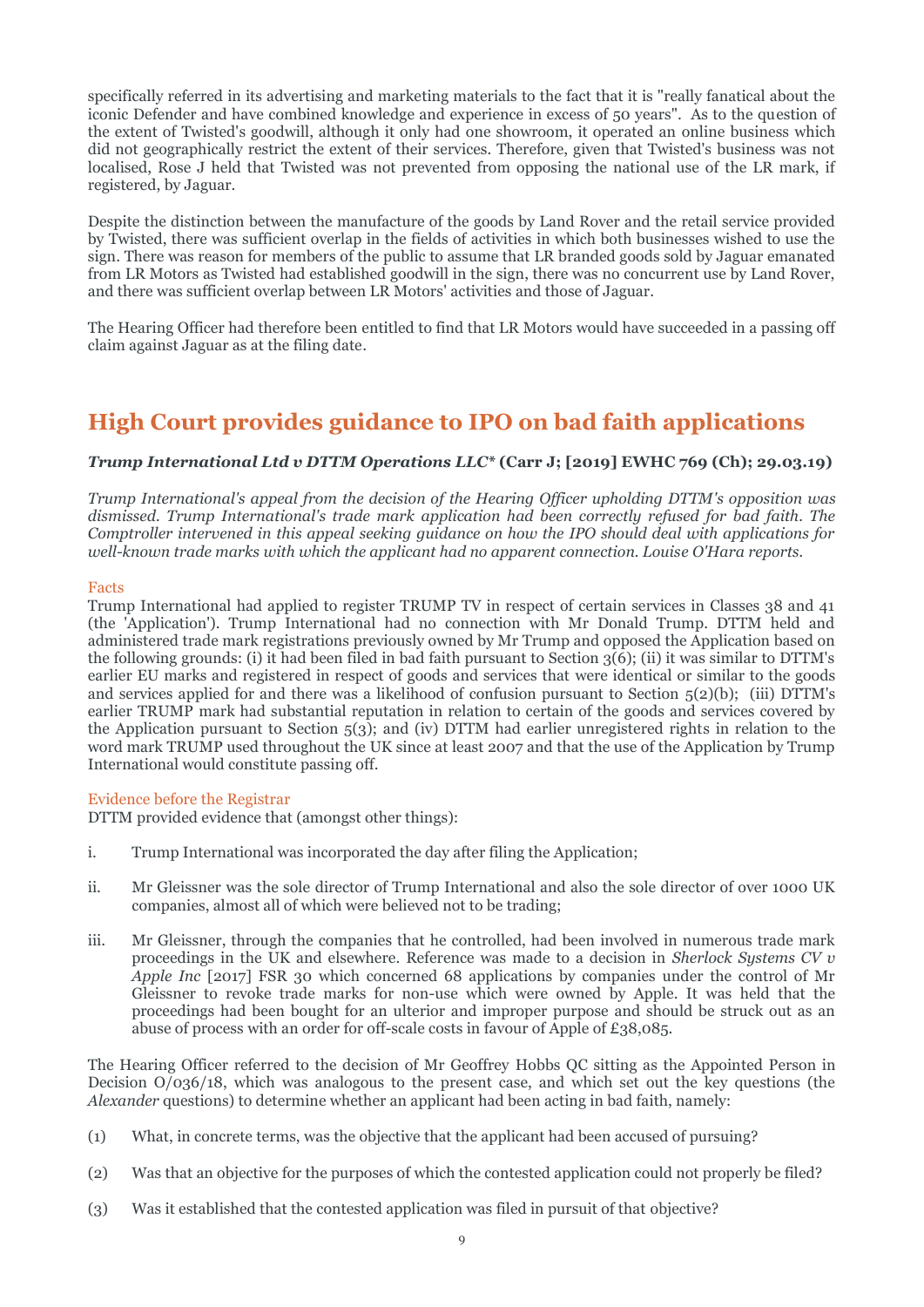Based on the answers to these questions, the Hearing Officer found that Trump International had acted below the standards of acceptable commercial behaviour judged by ordinary standards of honest people and the Application was accordingly refused for bad faith. He considered that there was no need to consider the other grounds of opposition (although noted he would have no doubt found in favour of DTTM in other aspects of its claims). Trump International appealed this decision on the basis that the Hearing Officer had made errors of law or principle in reaching his decision and requested permission to adduce additional evidence on appeal to demonstrate that the Application had not been filed in bad faith.

#### Errors of Law or Principle: Actual or Apparent Bias

Carr J rejected DTTM's allegation that the Hearing Officer was actually biased as "obviously unsustainable". The Hearing Officer was right to find that the evidence brought by DTTM was admissible and relevant. Trump International had applied to register a trade mark which was plainly associated with Mr Trump, with whom it had no connection. That, of itself, required a very clear explanation to refute an inference of bad faith, as did the similar fact evidence. The fact that other companies owned by Gleissner had made numerous other applications to register well-known trade marks with which they had no connection was potentially probative of the issue of bad faith. No evidence as to reasons why Trump International had applied for the mark was provided in order to refute the allegation of bad faith or refute the inference drawn from similar fact evidence.

#### Permission to adduce Additional Evidence

Carr J rejected Trump International's application to adduce further evidence on the basis that the evidence that was sought to be brought could easily have been obtained with reasonable diligence for use at the Trade Mark Registry. Furthermore, the evidence, if given, would not have had an important influence on the result of the case. The evidence went to the company's intention to use the mark, but the Hearing Officer's decision was not dependent on that. The evidence also appeared to be based on a number of misconceptions of law, namely that protection for earlier third party marks was limited to identical goods or services to those in respect of which it had been used and that an assertion of a satirical purpose would provide a defence to the grounds of opposition in the present case. Finally, the evidence was not credible; no details were given as to how the business using the mark TRUMP TV would be operated.

#### Guidance for the IPO

The Comptroller intervened in the appeal to seek guidance on how to deal with cases of this type. The Comptroller noted that Mr Gleissner was involved in a vast number of cases of this type (97 live contested trade mark cases were ongoing as at 30 November 2017) and submitted that such "gaming of the system" was an abuse of process and, left unchecked, would "bring the trade mark system into disrepute". This was the first time a case involving Mr Gleissner had come before the Court.

Carr J gave the following guidance to the IPO on how to deal with such applications in the future:

- i. Where an application is made for a well-known trade mark with which the applicant has no apparent connection, explanation and justification by the applicant is required;
- ii. Other instances of such applications by the applicant (or persons or companies connected to the applicant) may be admissible as fact evidence;
- iii. It is necessary to distinguish between unsubstantiated allegations and established facts of direct relevance to the case before the IPO;
- iv. The *Alexander* questions provide a useful structure for considering allegations of bad faith, but are not compulsory;
- v. The Registrar may strike out proceedings brought for an ulterior and improper purpose as an abuse of purpose; and
- vi. The power to strike out should be exercised with caution. However where a prima facie case of bad faith is established, and no evidence in answer is filed on behalf of the applicant, it may well be appropriate to exercise that power.

The reported cases marked \* can be found at http://www.bailii.org and the CJ and GC decisions can be found at http://curia.euro pa.eu/jcms/jcms/j\_6/hom